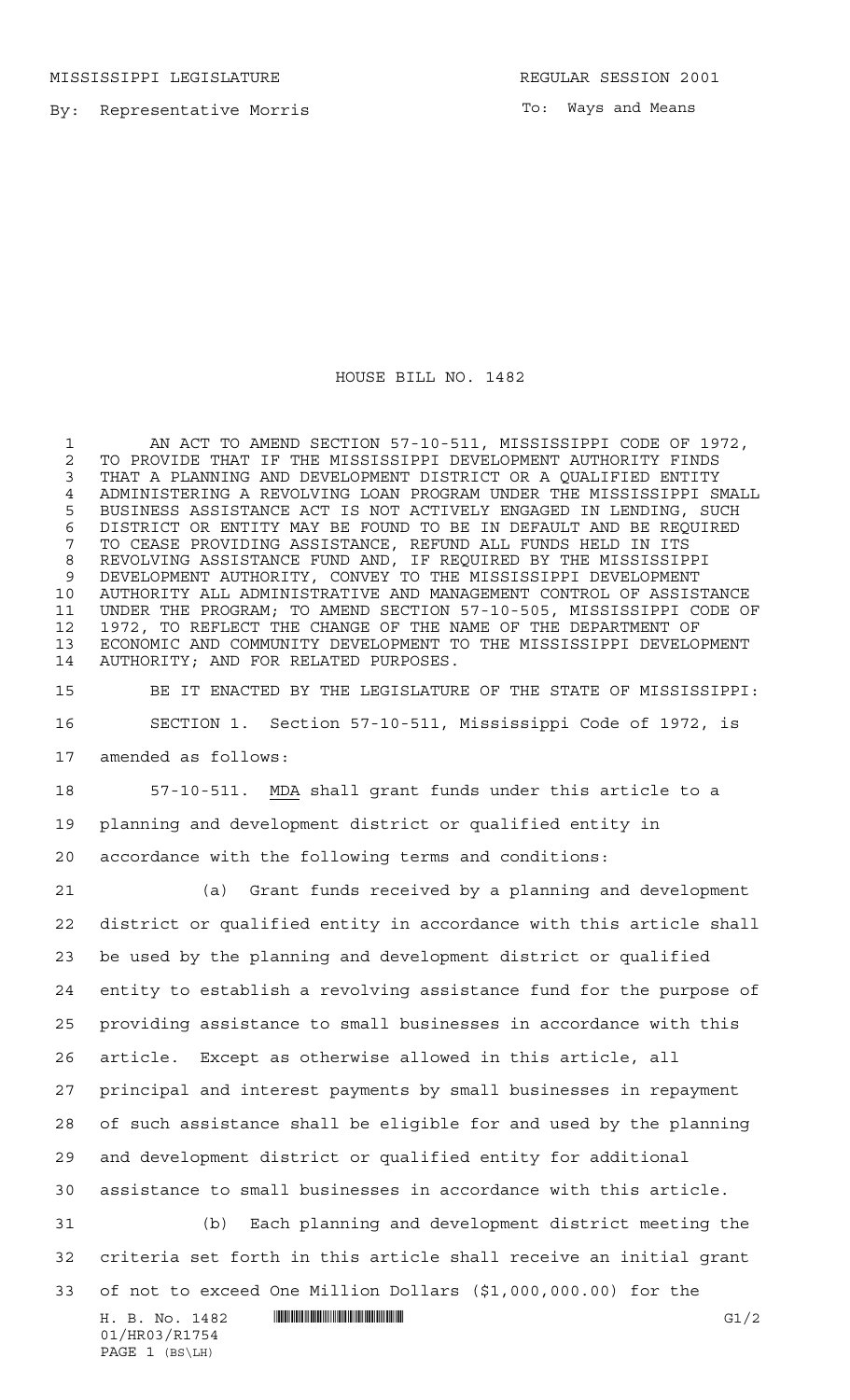purpose of establishing the program within its area in accordance with this article. Each qualified entity meeting the criteria set forth in this article shall be eligible to receive an initial grant of Five Hundred Thousand Dollars (\$500,000.00) for the purpose of establishing the program within the area it serves in accordance with this article. The total amount of initial grants to planning and development districts shall not exceed Ten Million Dollars (\$10,000,000.00) and the total amount of initial grants for qualified entities shall not exceed Two Million Dollars (\$2,000,000.00). Each planning and development district or qualified entity receiving an initial grant shall have twelve (12) months in which to make binding commitments to provide assistance to small businesses in the principal amount of the initial grant in accordance with this article. Grant funds not committed to provide assistance to small businesses at the end of twelve (12) months after receipt thereof by the planning and development district or qualified entity shall be returned to MDA for placement in a pool to be redistributed by MDA to planning and development districts or qualified entities which have binding commitments to distribute as assistance all their initial grant funds and have pending applications for additional assistance in accordance with this article. Any planning and development district or qualified entity returning any such grant funds to MDA shall be required at the time such initial grant funds are returned to deliver to the State Treasury, for deposit in the General Fund, interest on the amount of such returned funds at the same rate as any bonds or notes of the State of Mississippi issued pursuant to this article to provide such grant funds.

 (c) After all of the initial grant funds have been provided as assistance to small businesses in accordance with this article, MDA shall distribute additional grant funds to each planning and development district or qualified entity qualified under this article to receive and requesting such funds in

01/HR03/R1754 PAGE 2 (BS\LH)

H. B. No. 1482 **. HUNT AND SEARCH AND STATE**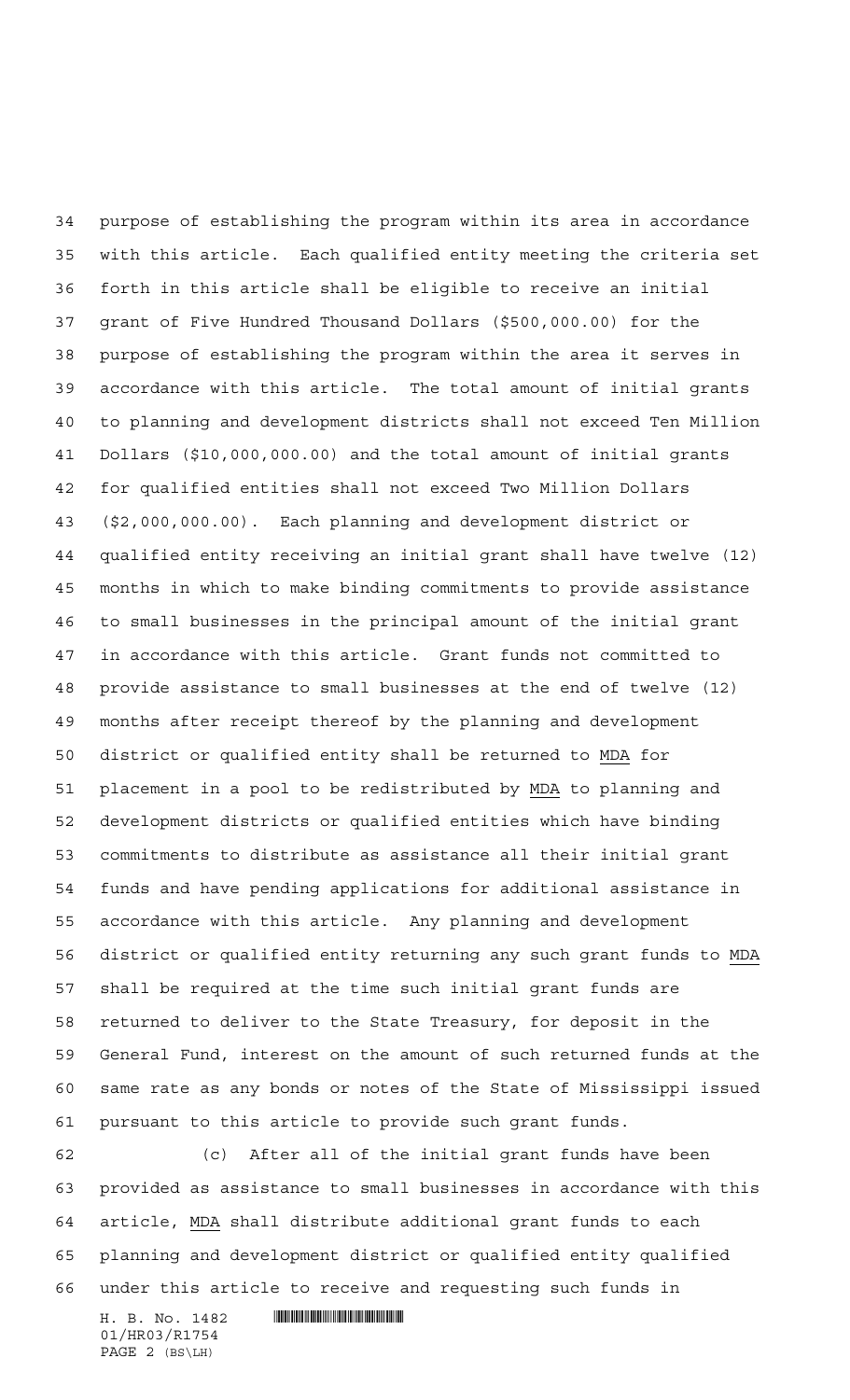whatever amounts MDA deems appropriate and when needed by such planning and development districts or qualified entities to provide additional assistance to small businesses in accordance with this article. The schedule for distributing such funds shall be determined by MDA. Funds distributed to planning and development districts and qualified entities pursuant to this paragraph shall be in addition to funds distributed to planning and development districts and qualified entities pursuant to paragraph (b) of this section. The total amount of grants issued pursuant to this paragraph shall not exceed Twenty Million Dollars (\$20,000,000.00) for planning and development districts or qualified entities. Grant funds not committed to provide assistance to small businesses at the end of twelve (12) months after receipt thereof by the planning and development district or qualified entity shall be returned to MDA for placement in a pool to be redistributed by MDA to planning and development districts or qualified entities which have binding commitments to distribute as assistance all their initial grant funds and have pending applications for additional assistance in accordance with this article. Any planning and development district or qualified entity returning any such grant funds to MDA shall be required at the time such grant funds are returned to deliver to the State Treasury, for deposit in the General Fund, interest on the amount of such returned funds at the same rate as any bonds or notes of the State of Mississippi issued pursuant to this article to provide such grant funds.

 (d) A planning and development district or qualified entity participating in the program may utilize not more than fifty percent (50%) of interest earned on assistance provided to small businesses in accordance with this article for administration and management of the program, unless specifically authorized to utilize more by MDA; provided, however, any interest earned on grant funds held by a planning and development district

H. B. No. 1482 **. HUNT AND SEARCH AND STATE** 01/HR03/R1754 PAGE 3 (BS\LH)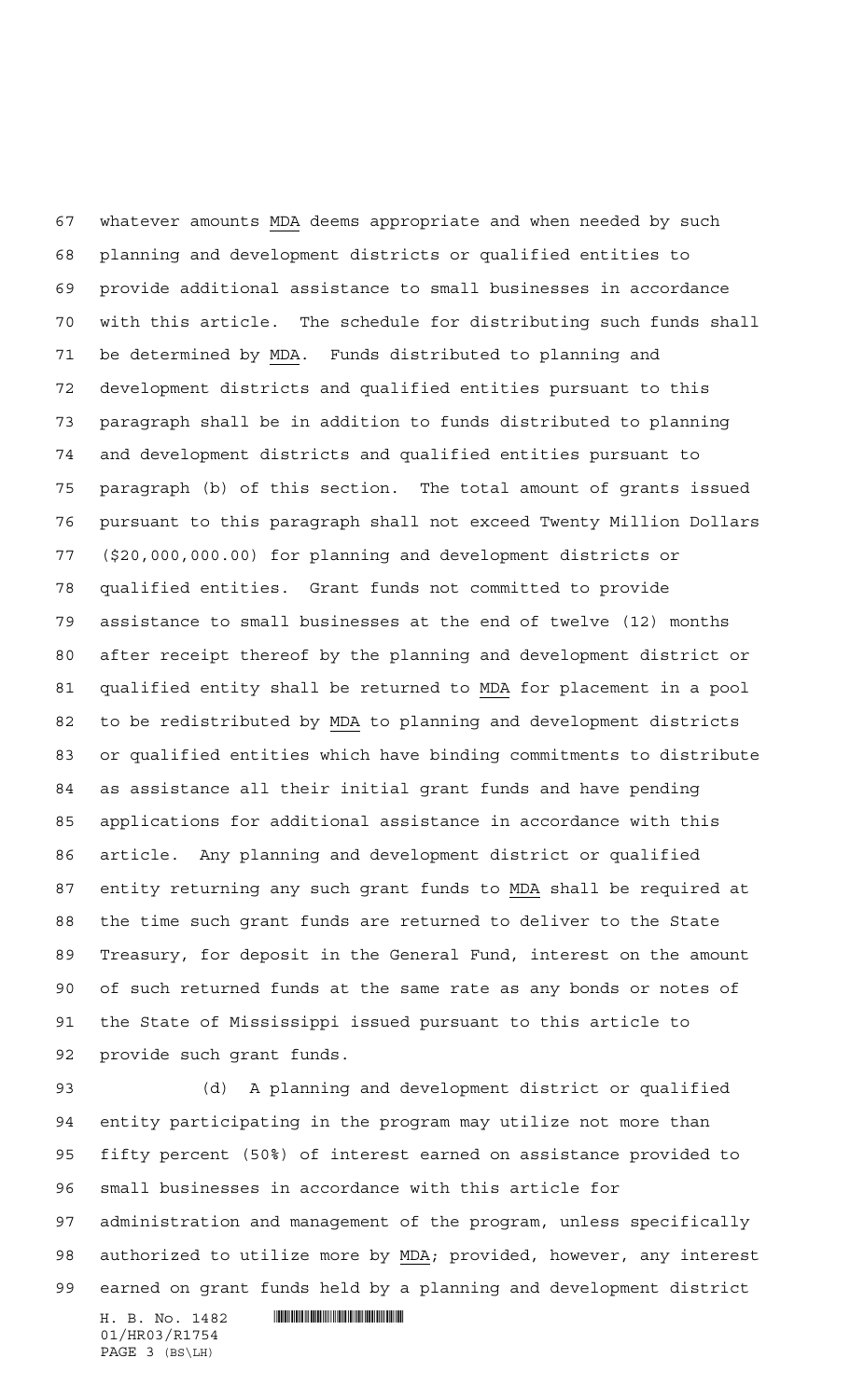or qualified entity prior to the utilization of such grant funds to provide assistance to small businesses shall be placed in the revolving assistance fund of the planning and development district or qualified entity and shall not be expended for administration or management costs. Planning and development districts and qualified entities may retain fifty percent (50%) of the interest earned on repayment funds that are being held on deposit in anticipation of relending to aid in the administration and management of the program. Each planning and development district and qualified entity shall file annually with the Secretary of the Senate and the Clerk of the House of Representatives not later than the first day of each regular legislative session a report which details any interest retained or utilized by the planning and development district or qualified entity pursuant to this paragraph (d).

 (e) If a planning and development district or qualified entity participating in the program experiences losses from assistance provided pursuant to the program in excess of fifty percent (50%) of the amount of grant funds received by the planning and development district or qualified entity, the planning and development district or qualified entity shall repay the State of Mississippi the amount of such losses in excess of fifty percent (50%) by delivering that amount to the State Treasury for deposit in the General Fund.

 (f) MDA shall assist each planning and development district or qualified entity participating in the program in connection with such planning and development district's or qualified entity's compliance with this article.

 (g) Each planning and development district or qualified entity participating in the program shall submit the following reports to the House Ways and Means Committee, the Senate Economic Development, Tourism and Parks Committee and MDA:

01/HR03/R1754 PAGE 4 (BS\LH)

H. B. No. 1482 **HING AND AN AND AN ANGLE OF A SET OF A SET OF A SET OF A SET OF A SET OF A SET OF A SET OF A SET OF A SET OF A SET OF A SET OF A SET OF A SET OF A SET OF A SET OF A SET OF A SET OF A SET OF A SET OF A SET O**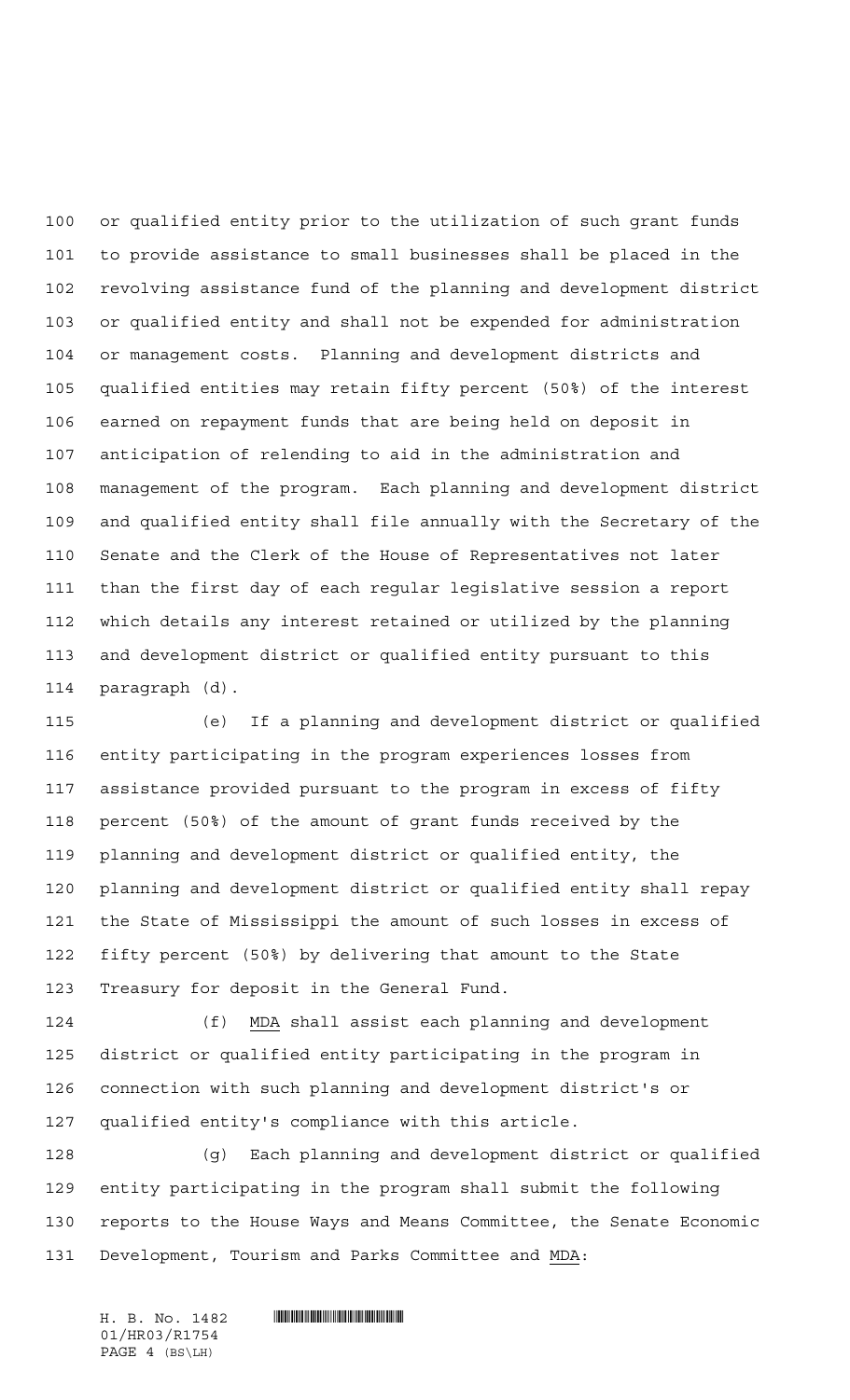(i) An annual audit of grant funds received in connection with the program; and

 (ii) A semiannual report on July 30 and January 30 of each year, describing all assistance provided to small businesses pursuant to the program, such reports to include without limitation the following: a description of each small business receiving assistance; the project to be assisted and purpose of assistance; a description of each loan and equity investment, including the terms and conditions thereof and use of the funds assistance by the small business; history of the assistance pool, including principal amount loaned, interest earned, interest expended for administration and management, principal amount of equity investments, assistance funds available, and losses; and a statement of jobs created or retained as a result of the assistance program.

 (h) If MDA determines that a district or entity has provided assistance to small businesses in a manner inconsistent with the provisions of this article, then the amount of such assistance so provided shall be withheld by MDA from any additional grant funds to which the district or entity becomes entitled under this article. If MDA determines, after notifying such district or entity twice in writing and providing such district or entity a reasonable opportunity to comply, that a planning and development district or qualified entity has consistently failed to comply with this article in connection with the program, MDA may declare such planning and development district or qualified entity in default under the program and, upon receipt of notice thereof from MDA, such planning and development district or qualified entity shall immediately cease providing assistance under the program, shall refund to MDA for distribution to other planning and development districts or qualified entities all funds held in its revolving assistance fund and, if required by MDA, shall convey to MDA all administrative

H. B. No. 1482 **HROSHOP REPAIRING THE SET OF STATE OF STATE IN THE SET OF STATE OF STATE IN THE STATE OF STATE I** 01/HR03/R1754 PAGE 5 (BS\LH)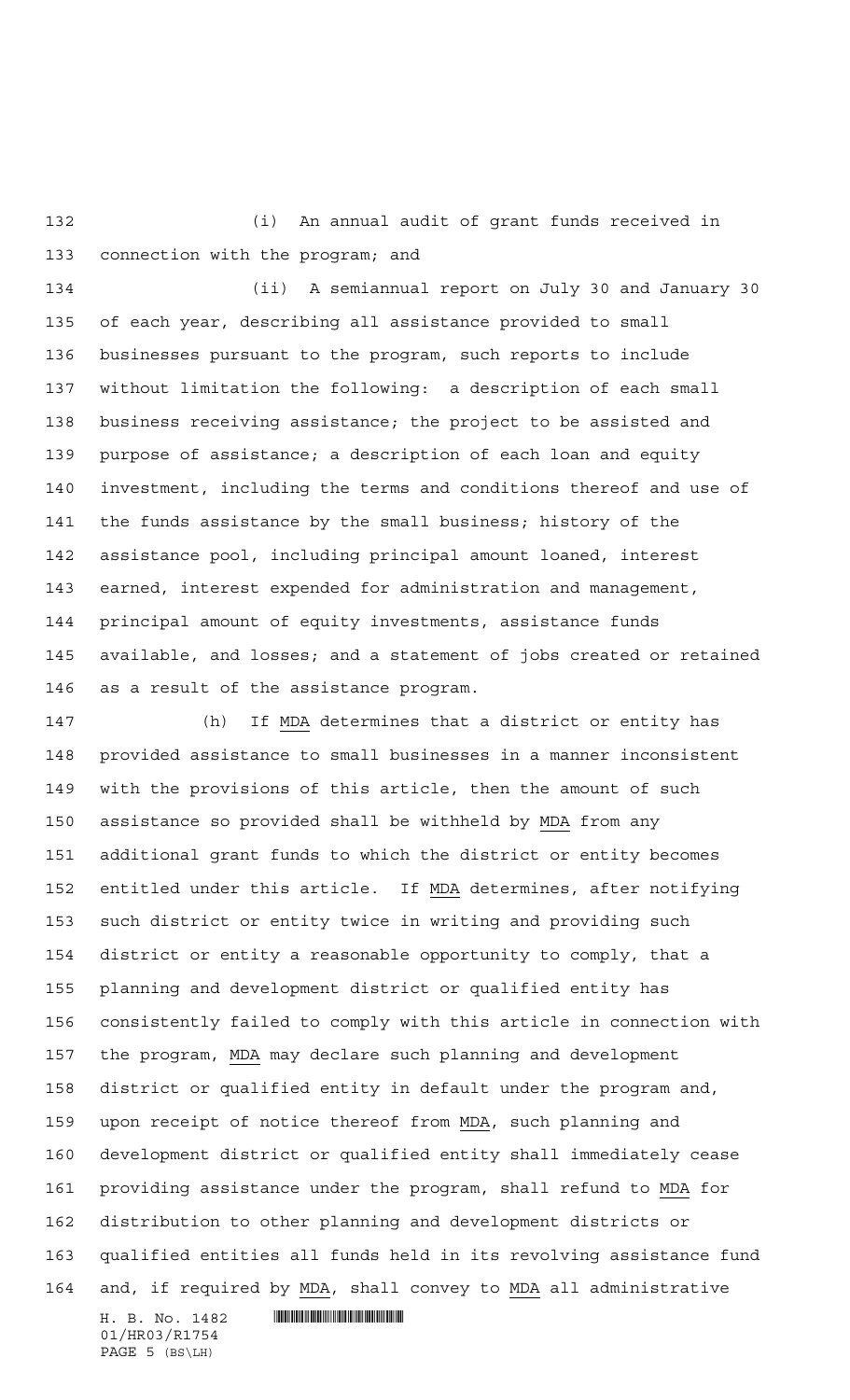and management control of assistance provided by it under the program.

 (i) If MDA determines, after notifying a planning and development district or qualified entity twice in writing and providing such district or entity a reasonable opportunity to take corrective action, that a planning and development district or a qualified entity administering a revolving assistance fund under the provisions of this article is not actively engaged in lending as defined by the rules and regulations of MDA, MDA may declare such planning and development district or qualified entity in default under the program and, upon receipt of notice thereof from MDA, such planning and development district or qualified entity shall immediately cease providing assistance under the program, shall refund to MDA for distribution to other planning and development districts or qualified entities all funds held in its revolving assistance fund and, if required by MDA, shall convey to MDA all administrative and management control of assistance 182 provided by it under the program. SECTION 2. Section 57-10-505, Mississippi Code of 1972, is amended as follows: 57-10-505. The following words and phrases when used in this article shall have the meaning given to them in this section unless the context clearly indicates otherwise: (a) "Assistance" means a loan to a small business or an equity investment in a small business by a planning and development district in accordance with this article. (b) "DECD" means the Mississippi Development Authority. (c) "Equity investment" means an investment in the ownership of a small business incorporated in Mississippi by a planning and development district in accordance with this act. (d) "General Fund" means the General Fund of the State of Mississippi.

01/HR03/R1754 PAGE 6 (BS\LH)

H. B. No. 1482 **HING AND AN AND AN ANGLE OF A SET OF A SET OF A SET OF A SET OF A SET OF A SET OF A SET OF A SET OF A SET OF A SET OF A SET OF A SET OF A SET OF A SET OF A SET OF A SET OF A SET OF A SET OF A SET OF A SET O**